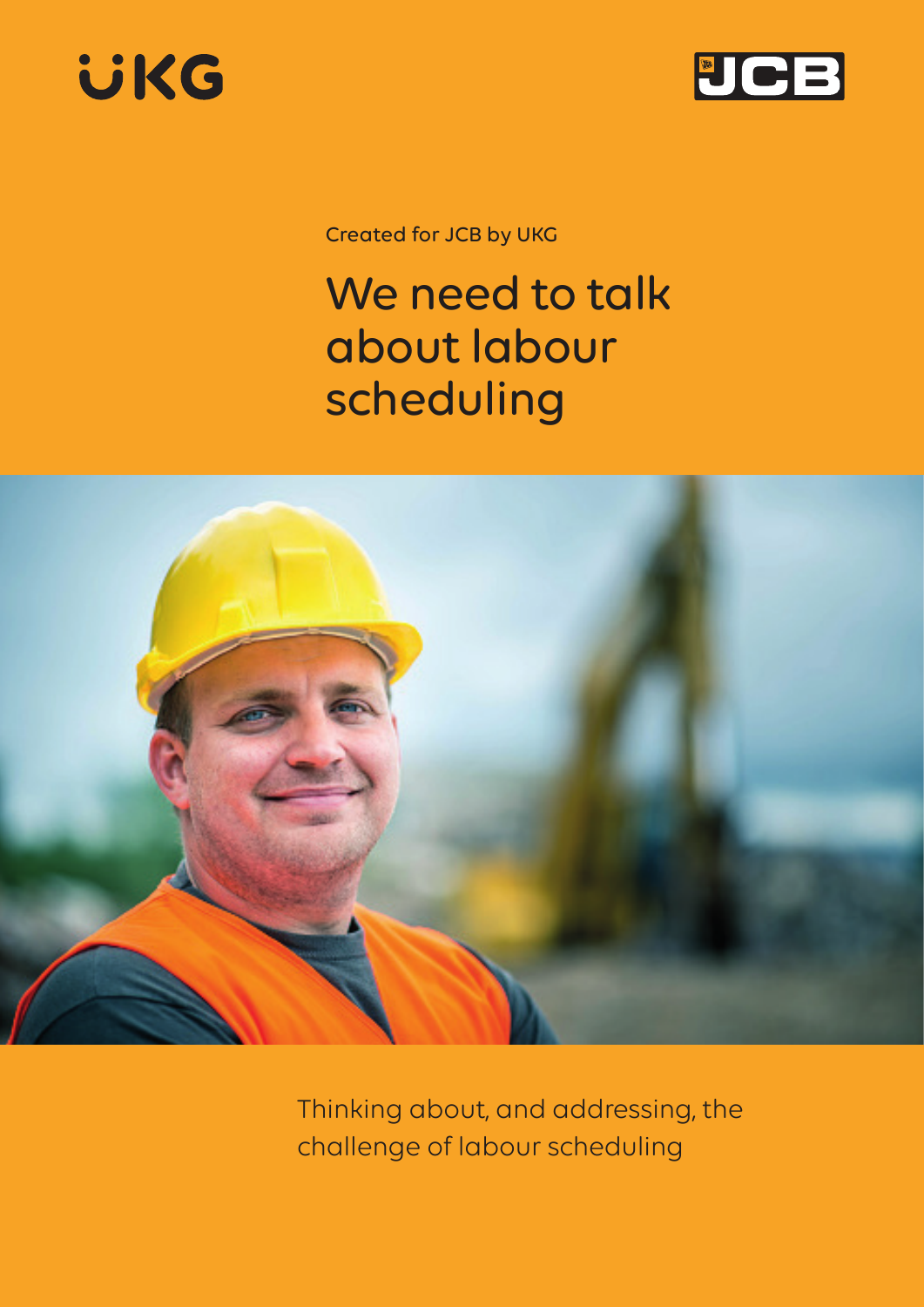

### **Overview**

Labour scheduling is a critical, complex and time-consuming task, its goal being to get the right people in the right place at the right time. And, to strike a perfect medium between the organisation being under- or over-staffed. The positive impact that flexible and transparent scheduling has on employee engagement is another consideration and is often underestimated - good scheduling and workforce management should strike a balance between what's good for the organisation and what's good for the employee, and more often than not, engaged employees will have a direct impact on the success of the organisation. However, all too often the scheduling process fails, resulting in reduced productivity, risks of losing talent and increased labour costs. How can you get scheduling right every time, to ensure you get the most from your workforce?

### **This mini white paper answers the following questions:**

- What is labour scheduling?
- Why is labour scheduling important today?
- How can organisations get the most out of labour scheduling?
- What benefits will firms see as a result of improved labour scheduling?

### What is labour scheduling?

Labour scheduling is all about creating rosters for your workforce that have the right number of people in place to meet the demands of your business, as well as other criteria like compliance (with laws, regulations and company policies) and your employees' availability, skills and preferences. The goal is to get the right people in the right place at the right time. Labour scheduling is relevant to many industries, especially those with shifts that extend beyond standard office hours, such as the hospitality, retail, logistics, manufacturing and healthcare sectors.

In the hospitality and catering sector, Hall & Woodhouse is a great example of why scheduling matters. Hall & Woodhouse is a UK pub and restaurant chain that wants to be the ideal firm for its partners to engage with and manage successful outlets. It is a people- and service-centric business and without a flexible and high-quality workforce it can't continue to delight customers with its terrific ales, food and sense of local community. But until recently, the hospitality firm was relying on manual processes to schedule employees, as well as related activities such as forecasting labour demand and managing time and attendance. By deploying automated solutions, Hall & Woodhouse was able to match staffing with customer demand, thereby combining efficiency and excellent customer service. Labour was reduced by up to eight per cent and £1m saved annually.<sup>1</sup>

No matter what type of business you're in, without the right tools labour scheduling can be a time-consuming, error-prone, and downright frustrating task.



No matter what type of business you're in, without the right tools labour scheduling can be a time-consuming, error-prone, and downright frustrating task.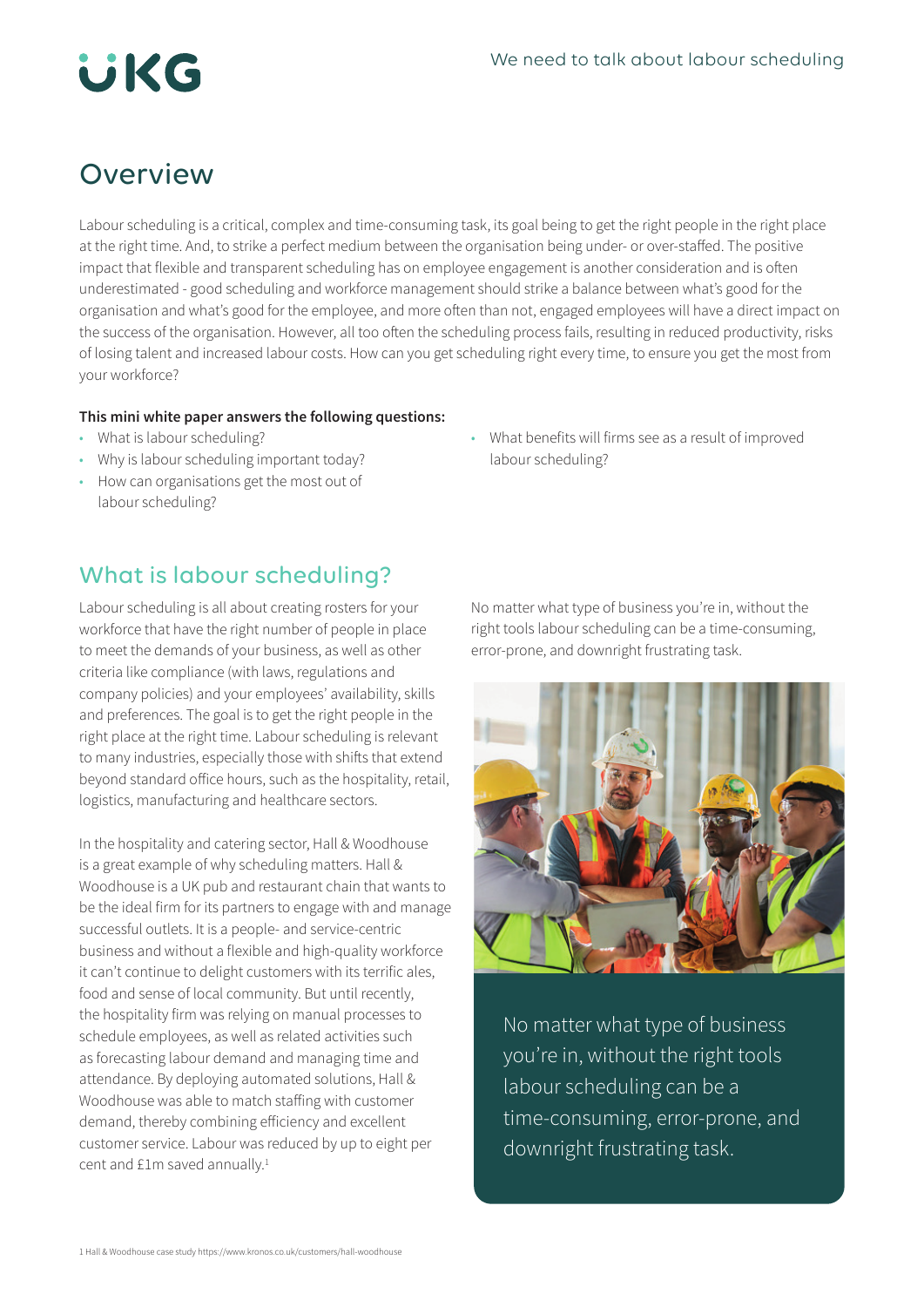### Why is labour scheduling important and why now?

Irrespective of the size of your organisation, you need clear and actionable information about your workforce in order to make the right decisions. Having that information available in real time is more than just a nice-to-have: it's the difference between firefighting and having the agility to adapt at short notice. If you don't have access to that data in real time, and the right workers with the right skills are not in place at the right time, your organisation will not be able to deliver a profitable, safe, engaging and satisfying experience for employees, customers and partners.

A modern scheduling system will have various benefits depending on roles.

| <b>IT Manager</b>                                                                                                                                                                         | <b>Finance Manager</b>                                                                                                                                     | <b>HR Manager</b>                                                                                                                                                                           | <b>Operations Manager</b>                                                                                                                                                |
|-------------------------------------------------------------------------------------------------------------------------------------------------------------------------------------------|------------------------------------------------------------------------------------------------------------------------------------------------------------|---------------------------------------------------------------------------------------------------------------------------------------------------------------------------------------------|--------------------------------------------------------------------------------------------------------------------------------------------------------------------------|
| I have access to a<br>manageable, low-touch<br>system that provides<br>automation, self-service and<br>a data platform for insights,<br>without distracting my staff<br>from other tasks. | enjoy greater visibility of<br>data which means I can<br>identify and lower hidden<br>costs (such as absenteeism)<br>that are related to the<br>workforce. | The move away from manual<br>processes and multiple<br>sources of data frees up<br>my time to focus on areas<br>such as strategic planning,<br>employee retention and<br>talent management. | I finally have oversight<br>into scheduling costs, the<br>impact of changes (including<br>'what if' scenarios) and<br>an opportunity to use<br>scheduling strategically. |

Many of the recent changes to the way we work make scheduling particularly relevant today. For example, the shift to 'always-on' working where more of us work outside traditional 9-5 routines and the increasing desire for a work/life balance.

*How labour scheduling is handled has impacts on different aspects of your organisation:* 

### **Compliance rules impact scheduling in your business**

The people needed to do a particular job may not always be available. Perhaps they have been scheduled to work too soon after their previous shift ended or maybe the people that are available have not been trained, don't have the right qualifications or are unwell. This can lead to inefficiency, escalating costs and non-compliance with health-and-safety rules. This last factor can have significant impacts including fines, legal challenges and reputational damage.

### **Scheduling impacts your employees**

Employees who have full visibility and control of their schedules have been shown to be far more engaged and productive than employees who suffer from not knowing when or where they may be working next.

### **Lack of visibility into what's happening**

Reduced visibility can affect productivity, customer service and cost. Real-time visibility into the physical location and availability of staff, their preferences, talents and qualifications will enable managers to make better business decisions.

### Reduced visibility can affect productivity, customer service and cost.

### **Inefficient scheduling costs more than you think**

As a manager, perhaps you are risk-averse and would always rather have too many people scheduled for a shift than too few, but both scenarios can be damaging. Underscheduling will result in increased costs from having to pay overtime to cover staffing gaps and from decreased productivity. But over-scheduling also directly affects your bottom line with reduced margins, rising wage bills and not enough work to go around.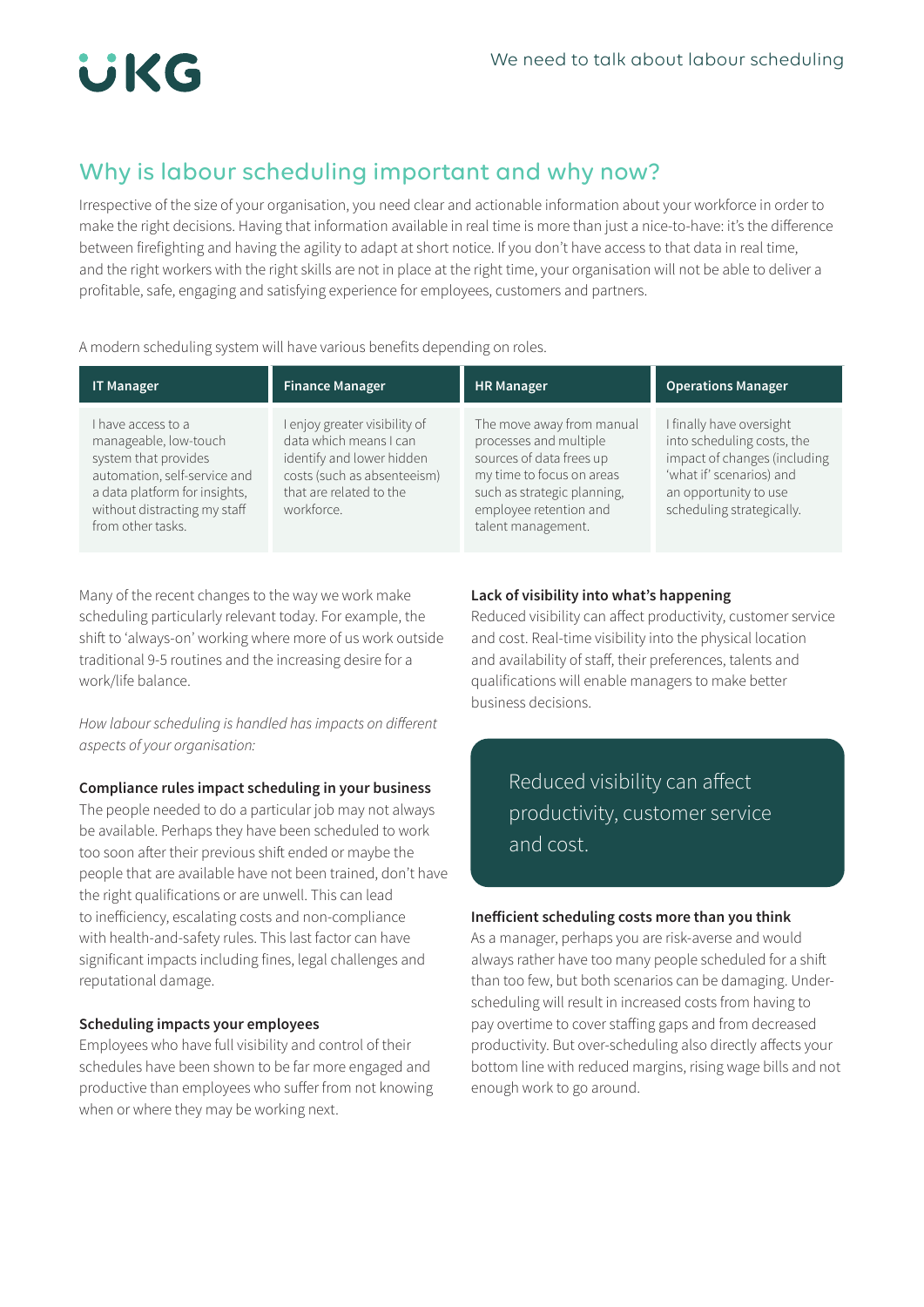

### How can I get the most out of labour scheduling?

Labour scheduling is a complex and dynamic challenge but ways to generate best-fit schedules and maintain appropriate staffing ratios to proactively manage overtime and other premium payments, and minimise fatigue and safety risks, are available.

### **Automated scheduling**

A solution that automates labour scheduling will enable your managers to maximise time spent on customer-facing and revenue-driving activities and minimise the necessary time spent on internal processes such as schedule creation and management.

A scheduling solution makes it easy to build, fill, and manage best-fit schedules that help you meet performance goals without overspending on your labour budget. On-demand visibility into schedules — from a desktop or mobile device — improves responsiveness and helps everyone from employees to senior executives plan ahead.

#### **Proactive and predictive scheduling**

Proactive scheduling enables managers to look forward and schedule their workforces to meet the varying needs of the business. To avoid accusations of favouritism and to allocate shifts on a meritocratic basis, companies need fairly distributed schedules that promote engagement and quality by providing the right people for the right task at the right time.

Scheduling solutions make it easy to build accurate schedules that align staff coverage with anticipated demand based on data imported from business systems. In this way, wasteful overstaffing is minimised, firms can reduce their reliance on contract workers, and fewer overtime payments are needed. Thresholds can be set so that automated alerts notify administrators or others when schedules exceed budget parameters so appropriate adjustments can be made.

> A scheduling solution makes it easy to build, fill, and manage best-fit schedules.

#### **Efficient schedules that support compliance**

Once schedules are built, it's possible to fill open shifts to maximise productivity and minimise non-compliance risks. The system automatically sorts through employees based on predefined criteria — availability, preferences, skills, certifications, company policies, union rules, labour laws, and more — so the right person can be assigned to each position. An intuitive interface allows scheduling tasks via dragging and dropping to assign shifts with alerts when scheduling actions violate established rules, enabling easy changes, regulatory compliance and the avoidance of user error.

### **On-demand visibility of workforce schedules**

Employees can view their schedules from a desktop or mobile device for maximum flexibility and convenience. Managers also have on-demand access to schedules from the same open choice of devices, allowing them to keep tabs on staffing coverage from anywhere, at any time.

### **Measure schedule effectiveness to drive improvements**

Reporting capabilities make it simple to look at past schedules, view their effectiveness and apply lessons learned to make better scheduling decisions. Viewing coverage provides the ability to quickly pinpoint open shifts that still need to be filled and 'budget versus actual' reports will identify areas of overspend.

### **Respond more effectively to last-minute scheduling changes**

Managers can handle emergency staffing changes without jeopardising productivity or service. Need to fill an open shift? Forget about paying unnecessary overtime or hiring contract workers. The system automatically generates a prioritised call list of qualified employees based on availability, seniority, skill set, and more, so you can fill the shift with the right person at the right cost.

### **Empower employees with self-service scheduling for improved engagement**

Give employees more control over their schedules for higher engagement and improved morale. Enable employees to sign up for open shifts, bid on shifts, or even swap shifts with other workers — all from their desktop or mobile device — and receive email notification whenever a new schedule is posted. Self-service capabilities empower employees to be more independent while making the scheduling process transparent and easy to consume.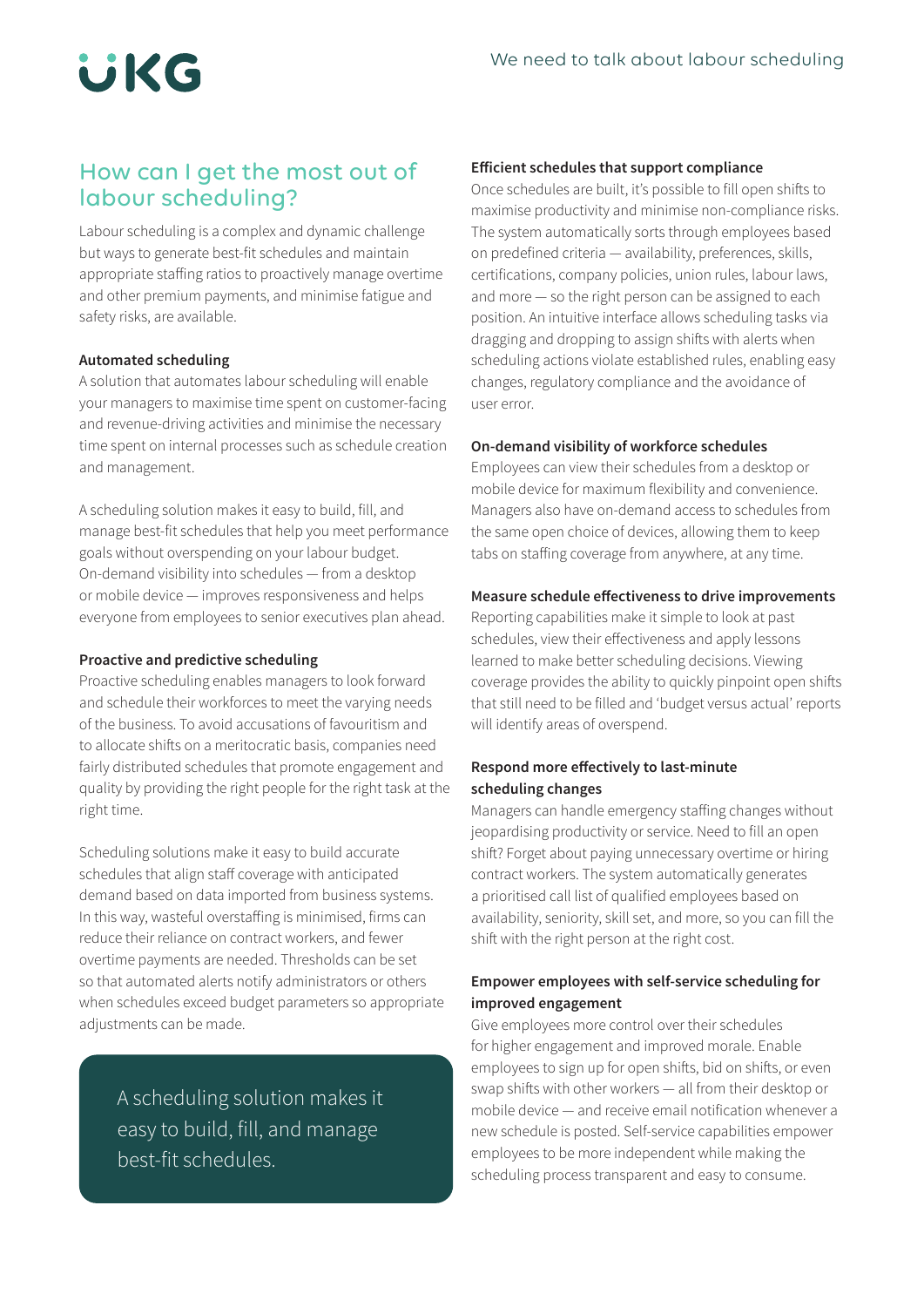

## What benefits will I see as a result of improved labour scheduling?

**When scheduling accuracy reaches 90% you can expect 58%**  less unplanned overtime.<sup>2</sup> Research from Aptitude Research **Partners suggests companies that automate scheduling are 1.6 times more likely to cite engagement levels above the industry average, 81% more likely to have better customer retention than competitors, and 1.8 times more likely to have low turnover rates.3**

2. UKG 'Poor scheduling puts productivity at risk' infographic 3 Press release: [https://www.globenewswire.com/news-release/2018/05/17/1508480/0/en/](https://www.globenewswire.com/news-release/2018/05/17/1508480/0/en/Retail-TouchPoints-And-Kronos-Host-Online-Panel-Discussion-Covering-Predictive-Scheduling.html) [Retail-TouchPoints-And-Kronos-Host-Online-Panel-Discussion-Covering-Predictive-Scheduling.html](https://www.globenewswire.com/news-release/2018/05/17/1508480/0/en/Retail-TouchPoints-And-Kronos-Host-Online-Panel-Discussion-Covering-Predictive-Scheduling.html)



Building on 70 years of experience from two leaders in HR solutions, UKG™ combines the strength and innovation of Ultimate Software and UKG®. Individually, we've always put people at the centre of everything we do. Together, we're committed to inspiring workforces and businesses around the world, helping to pave the way forward for our people, customers, and industry.

© 2020 UKG Inc. All rights reserved. For a full list of UKG trademarks, please visit www.ukg.com/ © 2021 UKG Inc. All rights reserved. For a full list of UKG trademarks, please visit www.ukg.com/trademarks. All other trademarks, if any, are property of their respective owners. All specifications are subject to change. SV0296-UKv2.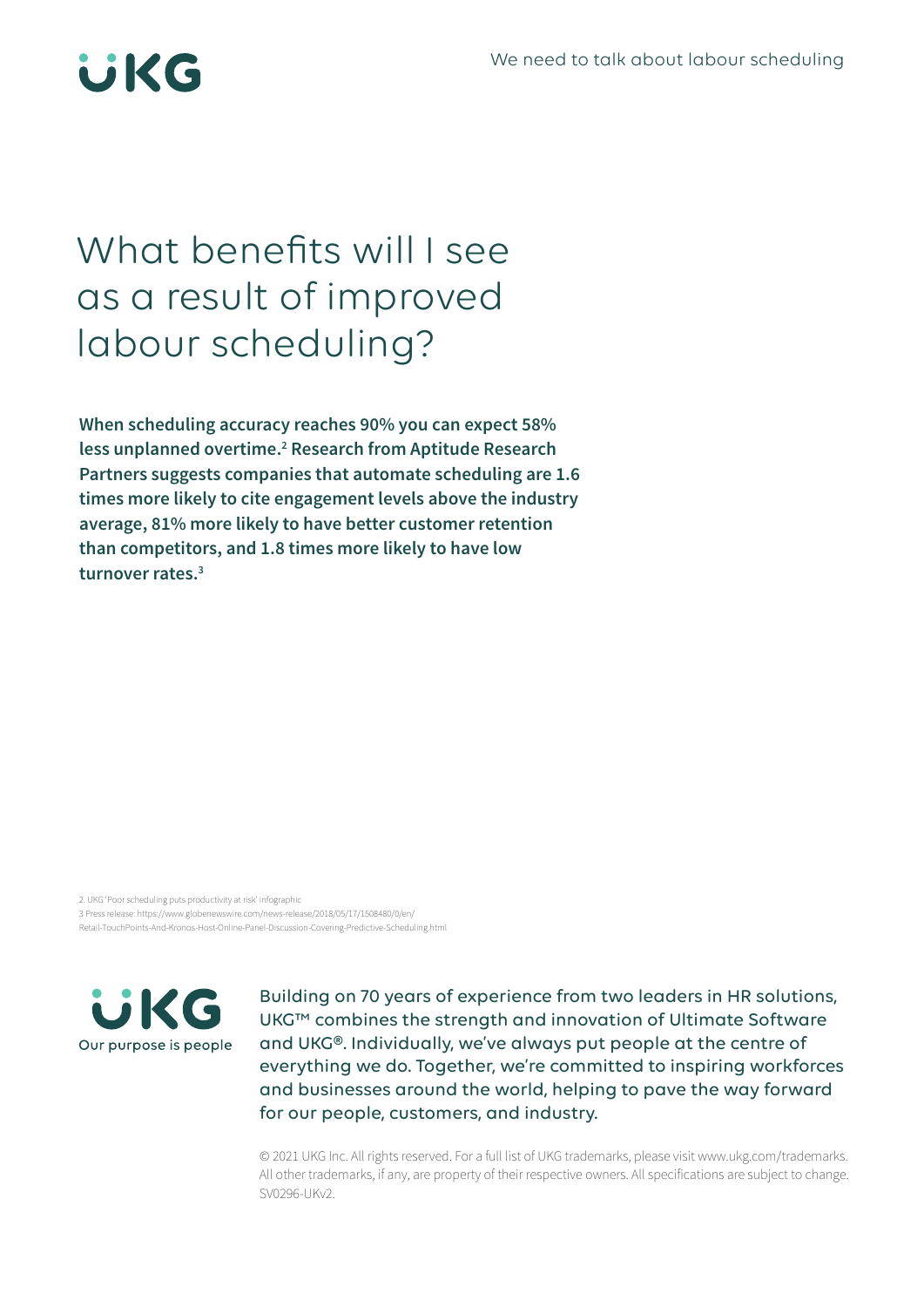# **UKG**

## **Overview**

Labour scheduling is a critical, complex and time-consuming task, its goal being to get the right people in the right place at the right time. And, to strike a perfect medium between the organisation being under- or over-staffed. The positive impact that flexible and transparent scheduling has on employee engagement is another consideration and is often underestimated - good scheduling and workforce management should strike a balance between what's good for the organisation and what's good for the employee, and more often than not, engaged employees will have a direct impact on the success of the organisation. However, all too often the scheduling process fails, resulting in reduced productivity, risks of losing talent and increased labour costs. How can you get scheduling right every time, to ensure you get the most from your workforce?

This mini white paper answers the following questions:

- What is labour scheduling?
- Why is labour scheduling important today?
- How can organisations get the most out of labour scheduling?
- What benefits will firms see as a result of improved labour scheduling?

### What is labour scheduling?

Labour scheduling is all about creating rosters for your workforce that have the right number of people in place to meet the demands of your business, as well as other criteria like compliance (with laws, regulations and company policies) and your employees' availability, skills and preferences. The goal is to get the right people in the right place at the right time. Labour scheduling is relevant to many industries, especially those with shifts that extend beyond standard office hours, such as the hospitality, retail, logistics, manufacturing and healthcare sectors.

In the hospitality and catering sector, Hall & Woodhouse is a great example of why scheduling matters. Hall & Woodhouse is a UK pub and restaurant chain that wants to be the ideal

firm for its partners to engage with and manage successful outlets. It is a people- and service-centric business and without a flexible and high-quality workforce it can't continue to delight customers with its terrific ales, food and sense of local community. But until recently, the hospitality firm was relying on manual processes to schedule employees, as well as related activities such as forecasting labour demand and managing time and attendance. By deploying automated solutions, Hall & Woodhouse was able to match staffing with customer demand, thereby combining efficiency and excellent customer service. Labour was reduced by up to eight per cent and £1m saved annually.<sup>1</sup>

No matter what type of business you're in, without the right tools labour scheduling can be a time-consuming, error prone, and downright frustrating task.



No matter what type of business you're in, without the right tools labour scheduling can be a time consuming, error-prone, and downright frustrating task.

<sup>&</sup>lt;sup>1</sup> Hall & Woodhouse case study https://www.kronos.co.uk/customers/hall*woodhouse*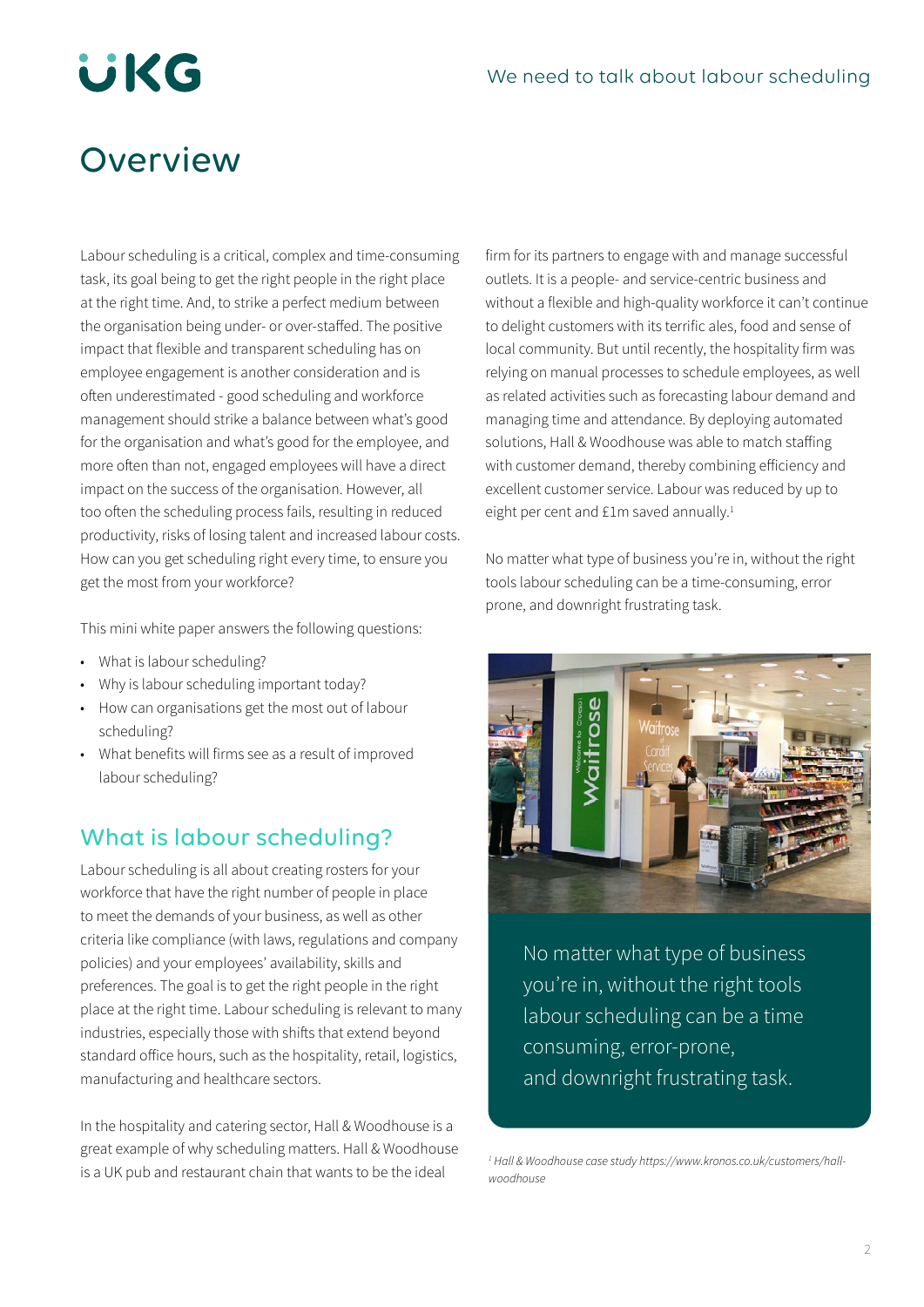

### Why is labour scheduling important and why now?

Irrespective of the size of your organisation, you need clear and actionable information about your workforce in order to make the right decisions. Having that information available in real time is more than just a nice-to-have: it's the difference between firefighting and having the agility to adapt at short notice. If you don't have access to that data in real time, and the right workers with the right skills are not in place at the right time, your organisation will not be able to deliver a profitable, safe, engaging and satisfying experience for employees, customers and partners.

A modern scheduling system will have various benefits depending on roles.

#### **IT Manager**

I have access to a manageable, low-touch system that provides automation, self-service and a data platform for insights, without distracting my staff from other tasks.

#### **Finance Manager**

I enjoy greater visibility of data which means I can identify and lower hidden costs (such as absenteeism) that are related to the workforce.

#### **HR Manager**

The move away from manual processes and multiple sources of data frees up my time to focus on areas such as strategic planning, employee retention and talent management.

### **Operations Manager**

I finally have oversight into scheduling costs, the impact of changes (including 'what if' scenarios) and an opportunity to use scheduling strategically.

Many of the recent changes to the way we work make scheduling particularly relevant today. For example, the shift to 'always-on' working where more of us work outside traditional 9-5 routines and the increasing desire for a work/ life balance.

How labour scheduling is handled has impacts on different aspects of your organisation:

### **Compliance rules impact scheduling in your business**

The people needed to do a particular job may not always be available. Perhaps they have been scheduled to work too soon after their previous shift ended or maybe the people that are available have not been trained, don't have the right qualifications or are unwell. This can lead to inefficiency, escalating costs and non-compliance with health-and-safety rules. This last factor can have significant impacts including fines, legal challenges and reputational damage.

### **Scheduling impacts your employees**

Employees who have full visibility and control of their schedules have been shown to be far more engaged and productive than employees who suffer from not knowing when or where they may be working next.

### **Lack of visibility into what's happening**

Reduced visibility can affect productivity, customer service and cost. Real-time visibility into the physical location and availability of staff, their preferences, talents and qualifications will enable managers to make better business decisions.

### **Inefficient scheduling costs more than you think**

As a manager, perhaps you are risk-averse and would always rather have too many people scheduled for a shift than too few, but both scenarios can be damaging. Under-scheduling will result in increased costs from having to pay overtime to cover staffing gaps and from decreased productivity. But over-scheduling also directly affects your bottom line with reduced margins, rising wage bills and not enough work to go around.

> Reduced visibility can affect productivity, customer service and cost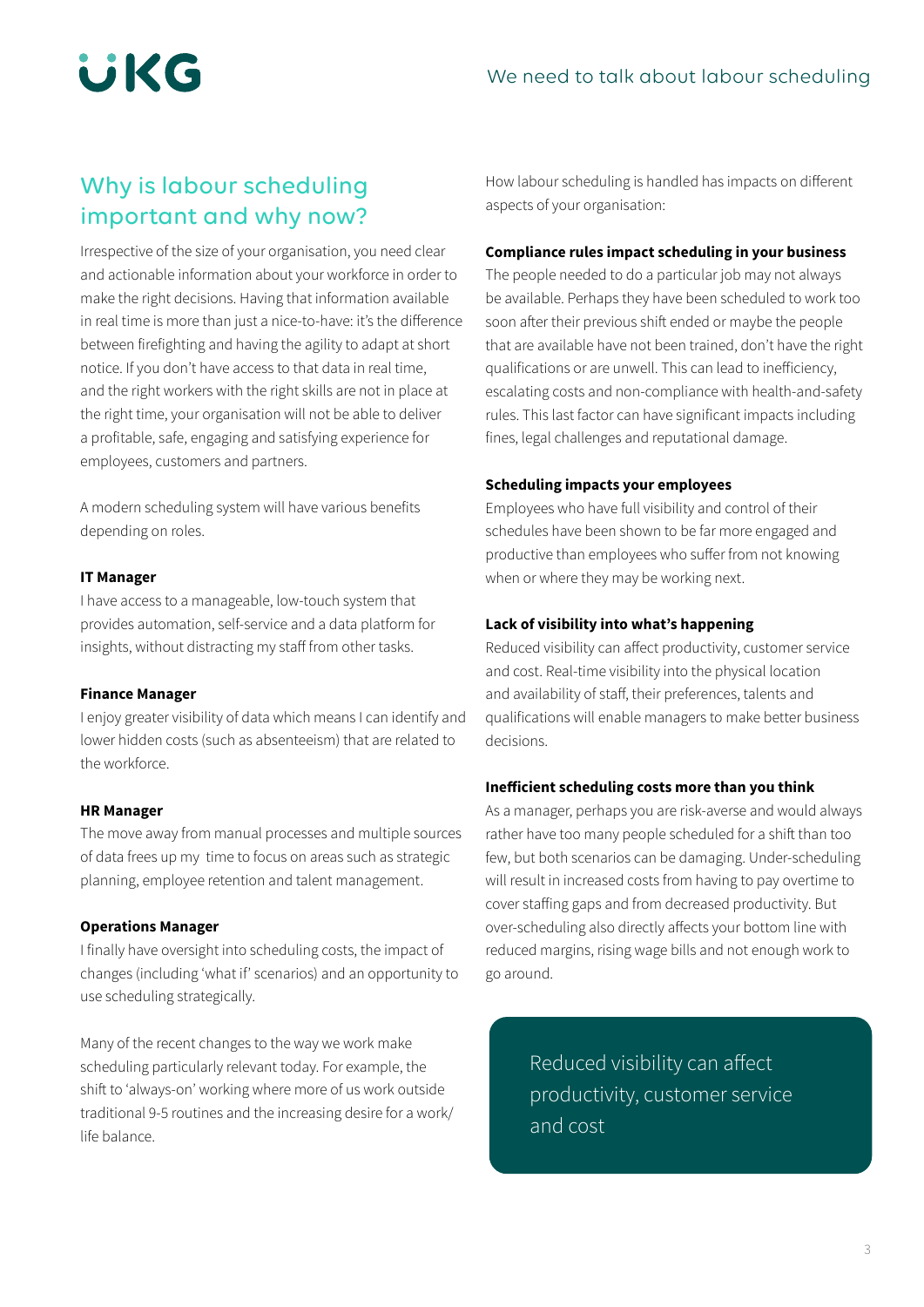

### How can I get the most out of labour scheduling?

Labour scheduling is a complex and dynamic challenge but ways to generate best-fit schedules and maintain appropriate staffing ratios to proactively manage overtime and other premium payments, and minimise fatigue and safety risks, are available.

### **Automated scheduling**

A solution that automates labour scheduling will enable your managers to maximise time spent on customer-facing and revenue-driving activities and minimise the necessary time spent on internal processes such as schedule creation and management.

A scheduling solution makes it easy to build, fill, and manage best-fit schedules that help you meet performance goals without overspending on your labour budget. On-demand visibility into schedules — from a desktop or mobile device — improves responsiveness and helps everyone from employees to senior executives plan ahead.

#### **Proactive and predictive scheduling**

Proactive scheduling enables managers to look forward and schedule their workforces to meet the varying needs of the business. To avoid accusations of favouritism and to allocate shifts on a meritocratic basis, companies need fairly distributed schedules that promote engagement and quality by providing the right people for the right task at the right time.

Scheduling solutions make it easy to build accurate schedules that align staff coverage with anticipated demand based on data imported from business systems. In this way, wasteful overstaffing is minimised, firms can reduce their reliance on contract workers, and fewer overtime payments are needed. Thresholds can be set so that automated alerts notify administrators or others when schedules exceed budget parameters so appropriate adjustments can be made.

### **Efficient schedules that support compliance**

Once schedules are built, it's possible to fill open shifts to maximise productivity and minimise non-compliance risks. The system automatically sorts through employees based on predefined criteria — availability, preferences, skills,

certifications, company policies, union rules, labour laws, and more — so the right person can be assigned to each position. An intuitive interface allows scheduling tasks via dragging and dropping to assign shifts with alerts when scheduling actions violate established rules, enabling easy changes, regulatory compliance and the avoidance of user error.

### **On-demand visibility of workforce schedules**

Employees can view their schedules from a desktop or mobile device for maximum flexibility and convenience. Managers also have on-demand access to schedules from the same open choice of devices, allowing them to keep tabs on staffing coverage from anywhere, at any time.

### **Measure schedule effectiveness to drive improvements**

Reporting capabilities make it simple to look at past schedules, view their effectiveness and apply lessons learned to make better scheduling decisions. Viewing coverage provides the ability to quickly pinpoint open shifts that still need to be filled and 'budget versus actual' reports will identify areas of overspend.

### **Respond more effectively to last-minute scheduling changes**

Managers can handle emergency staffing changes without jeopardising productivity or service. Need to fill an open shift? Forget about paying unnecessary overtime or hiring contract workers. The system automatically generates a prioritised call list of qualified employees based on availability, seniority, skill set, and more, so you can fill the shift with the right person at the right cost.

### **Empower employees with self-service scheduling for improved engagement**

Give employees more control over their schedules for higher engagement and improved morale. Enable employees to sign up for open shifts, bid on shifts, or even swap shifts with other workers — all from their desktop or mobile device and receive email notification whenever a new schedule is posted. Self-service capabilities empower employees to be more independent while making the scheduling process transparent and easy to consume.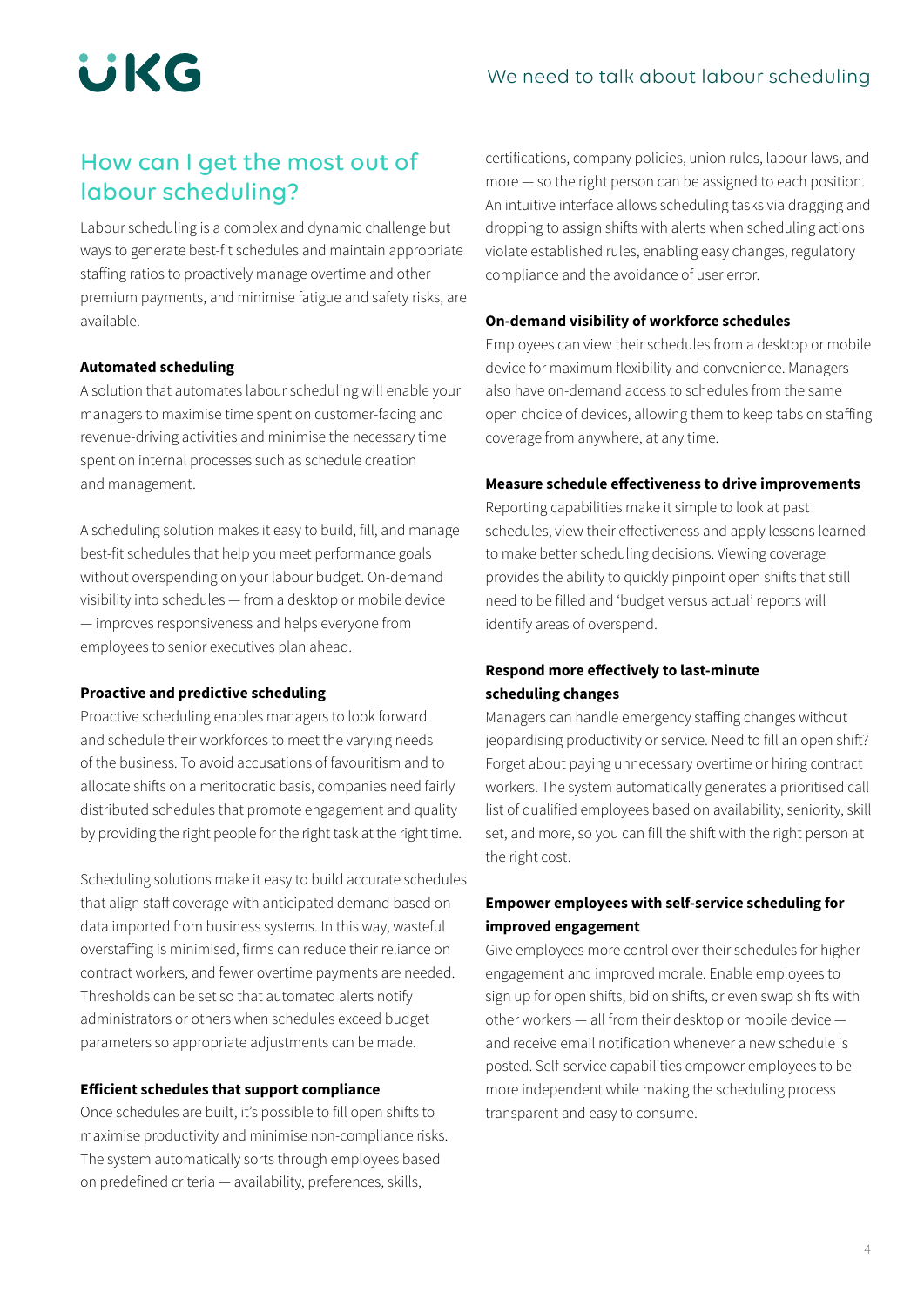

### What benefits will I see as a result of improved labour scheduling?

When scheduling accuracy reaches 90% you can expect 58% less unplanned overtime.<sup>2</sup> Research from Aptitude Research Partners suggests companies that automate scheduling are 1.6 times more likely to cite engagement levels above the industry average, 81% more likely to have better customer retention than competitors, and 1.8 times more likely to have low turnover rates.<sup>3</sup>

### Want to find out more?

We have more information available on everything your business needs to know about labour scheduling. Take a look at our website www.kronos.co.uk/scheduling to read how other businesses use UKG to get a grip on labour scheduling, or watch a video to learn more.

*1 UKG 'Poor scheduling puts productivity at risk' infographic*

*2 Press release: https://globenewswire.com/news-*

*release/2018/05/17/1508480/0/en/Retail-TouchPoints-And-Kronos-Host-Online-Panel-Discussion-Covering-Predictive-Scheduling.html*



A scheduling solution makes it easy to build, fill, and manage best-fit schedules.